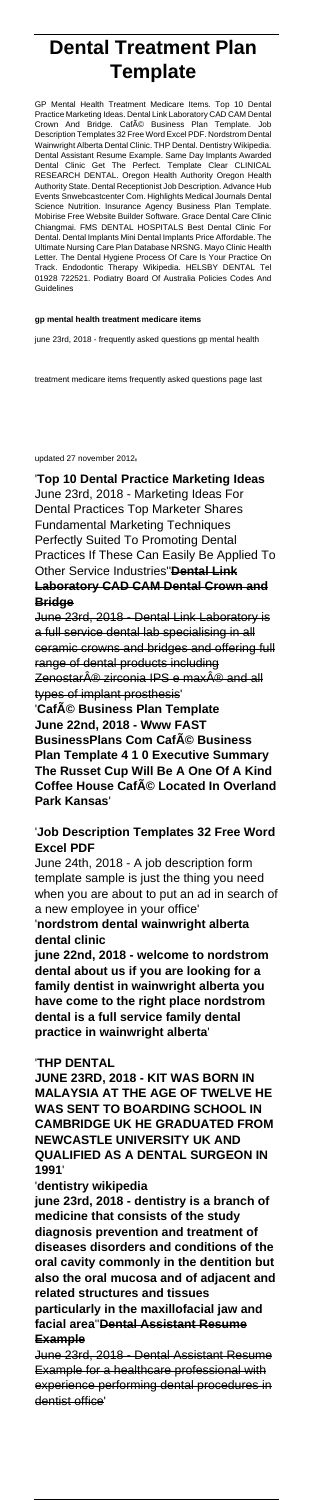'**Same day implants Awarded dental clinic Get the perfect** June 21st, 2018 - Provisional Restoration On the same day of the implant placement a full arch fixed prosthesis will be attached to the dental implants so the patient is never without any teeth during the treatment'

'**Template Clear CLINICAL RESEARCH DENTAL**

June 24th, 2018 - At Clinical Research Dental We Are Dedicated

To Improving Dentistry In Canada For Both Dentist And Their

### Patients''**Oregon Health Authority Oregon Health Authority State June 23rd, 2018 - Oregon Health Authority Director Patrick Allen has begun traveling to 10 communities across the state to gather feedback on proposed changes to improve the** stateâ€<sup>™</sup>s coordinated care system **Please join us at one of these meetings and share your thoughts Oregon Health Plan OHP members must update**'

'**Dental Receptionist Job Description** June 23rd, 2018 - Sample dental receptionist job description

Comprehensive list of the tasks and requirements for the job of a

dental office receptionist Practical job descriptions for job seekers

## and employers''**Advance Hub Events Snwebcastcenter Com**

June 24th, 2018 - Advance Creating A Better Benefits Experience Welcome To Advance Your Single Source For News On Service And Digital Enhancementsâ€"all Designed To Help Create A Better Benefits Experience For You And Your Plan Members'

#### '**HIGHLIGHTS MEDICAL JOURNALS DENTAL SCIENCE NUTRITION** JUNE 19TH, 2018 - AIM AND SCOPE SEVERAL DENTAL AND ORAL PROBLEMS HAVE BECOME COMMON THESE DAYS AND INFORMATION AWARENESS AND TREATMENT METHODS ARE VERY SIGNIFICANT''**Insurance Agency Business Plan Template** June 22nd, 2018 - www FAST BusinessPlans com Insurance Agency Business Plan Template 5 1 Honesty is the best policy Convenient Insurance agents staff will operate in a fair' '**Mobirise Free Website Builder Software** June 22nd, 2018 - Free Website Maker Create awesome responsive websites Easy and fast No coding Free for commercial use''**Grace Dental care Clinic Chiangmai June 23rd, 2018 - Grace Dental Care is a licensed dental clinic conveniently**

**located in the heart of Chiang Mai Thailand Our team of specialists have been providing comprehensive care with multidisciplinary approach to meet** patientâ€<sup>™</sup>s dental needs since 2003 '**fms dental hospitals best dental clinic for dental**

june 22nd, 2018 - fms dental is best dental hospital and implant center in hyderabad india and best dental clinic for dental implant with top best dentist in asia and world''**Dental Implants Mini Dental Implants Price Affordable June 23rd, 2018 - Dental Implants Dental implants is an option for people with missing teeth Smiles for Sioux Land a leading clinic in Sioux Falls SD offers a comfortable and permanent solutions for missing teeth mini dental implants available at affordable price**'